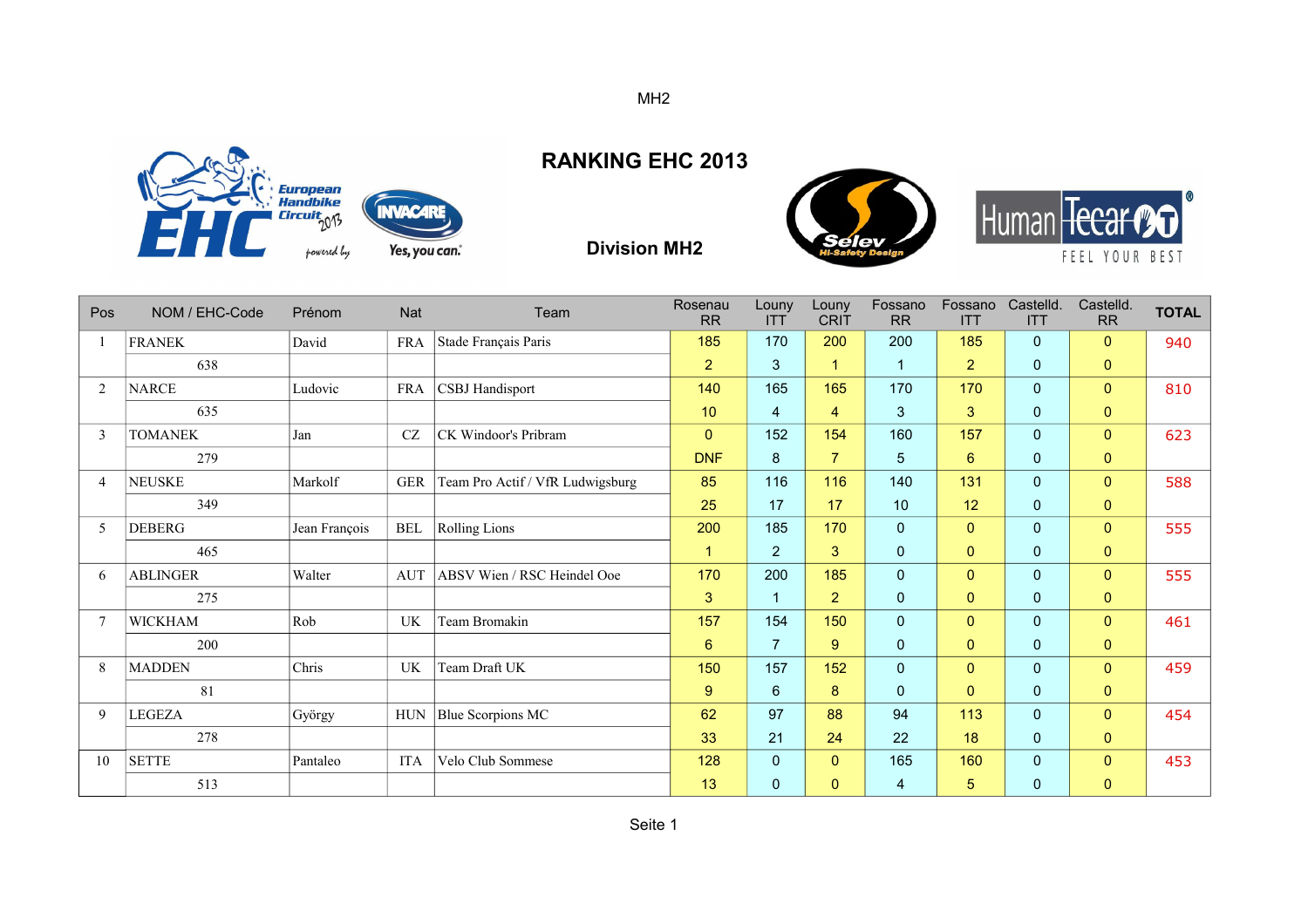| 11 | <b>TARSIM</b>     | Riadh       | <b>FRA</b> | Stade Français Paris           | 122            | 160            | 160            | 0                | $\mathbf{0}$   | $\mathbf{0}$ | $\mathbf{0}$   | 442 |
|----|-------------------|-------------|------------|--------------------------------|----------------|----------------|----------------|------------------|----------------|--------------|----------------|-----|
|    | 676               |             |            |                                | 15             | 5              | $\overline{5}$ | $\pmb{0}$        | $\mathbf{0}$   | $\mathbf 0$  | 0              |     |
| 12 | <b>DI BARI</b>    | Saverio     | <b>ITA</b> | Sportabili                     | 110            | 0              | $\mathbf{0}$   | 154              | 165            | $\mathbf{0}$ | $\mathbf{0}$   | 429 |
|    | 416               |             |            |                                | 19             | 0              | $\pmb{0}$      | $\overline{7}$   | 4              | $\mathbf{0}$ | 0              |     |
| 13 | <b>CONFORTI</b>   | Claudio     | <b>ITA</b> | Team MTB Bee and Bike Bregnano | 116            | 0              | $\mathbf{0}$   | 152              | 152            | $\mathbf 0$  | $\overline{0}$ | 420 |
|    | 769               |             |            |                                | 17             | $\overline{0}$ | $\mathbf{0}$   | $\bf 8$          | 8              | $\mathbf{0}$ | $\mathbf{0}$   |     |
| 14 | <b>LERAY</b>      | Gregory     | <b>FRA</b> | Road Runner HS                 | 154            | 125            | 128            | 0                | $\overline{0}$ | $\mathbf{0}$ | $\mathbf{0}$   | 407 |
|    | 690               |             |            |                                | $\overline{7}$ | 14             | 13             | $\mathbf 0$      | $\mathbf{0}$   | $\mathbf{0}$ | $\mathbf{0}$   |     |
| 15 | <b>PODESTA</b>    | Vittorio    | <b>ITA</b> | Barilla Blu Team - Achilles    | $\mathbf{0}$   | $\overline{0}$ | $\mathbf{0}$   | 185              | 200            | $\mathbf{0}$ | $\mathbf{0}$   | 385 |
|    | 414               |             |            |                                | $\mathbf{0}$   | 0              | $\mathbf{0}$   | $\overline{2}$   | $\mathbf{1}$   | $\mathbf{0}$ | $\mathbf{0}$   |     |
| 16 | <b>CORPS-BELL</b> | Alistair    | UK         | Handcycling Association UK     | 97             | 135            | 125            | 0                | $\mathbf{0}$   | $\mathbf{0}$ | $\mathbf{0}$   | 357 |
|    | 739               |             |            |                                | 21             | 11             | 14             | $\pmb{0}$        | $\mathbf{0}$   | $\mathbf 0$  | 0              |     |
| 17 | <b>SZUMIEC</b>    | Rafal       | POL        | GTM DSS Team / Start Bielsko   | 72             | 131            | 140            | $\mathbf 0$      | $\mathbf{0}$   | $\mathbf 0$  | $\overline{0}$ | 343 |
|    | 833               |             |            |                                | 29             | 12             | 10             | $\pmb{0}$        | $\mathbf{0}$   | $\pmb{0}$    | $\overline{0}$ |     |
| 18 | <b>DELAHEGUE</b>  | Patrice     | <b>FRA</b> | TH Comtois                     | 56             | 0              | $\mathbf{0}$   | 131              | 140            | $\mathbf{0}$ | $\overline{0}$ | 327 |
|    | 634               |             |            |                                | 36             | 0              | $\mathbf{0}$   | 12               | 10             | $\mathbf{0}$ | $\mathbf{0}$   |     |
| 19 | <b>TESSON</b>     | Vicent      | <b>FRA</b> | SHN Caen                       | $\pmb{0}$      | $\overline{0}$ | $\mathbf{0}$   | 157              | 154            | $\mathbf 0$  | $\overline{0}$ | 311 |
|    | 914               |             |            |                                | $\mathbf{0}$   | 0              | $\mathbf{0}$   | $\,6\,$          | $\overline{7}$ | $\mathbf{0}$ | $\mathbf{0}$   |     |
| 20 | <b>ANTAL</b>      | Vaclav      | CZE        | Handbike CR                    | $\mathbf{0}$   | 150            | 157            | 0                | $\mathbf{0}$   | $\mathbf{0}$ | $\mathbf{0}$   | 307 |
|    | 445               |             |            |                                | $\mathbf{0}$   | 9              | $6\phantom{1}$ | $\pmb{0}$        | $\mathbf{0}$   | $\mathbf{0}$ | $\mathbf{0}$   |     |
| 21 | <b>GILGEN</b>     | Luca        | SUI        | GP Ticino                      | $\Omega$       | 0              | $\mathbf{0}$   | 150              | 150            | $\mathbf{0}$ | $\overline{0}$ | 300 |
|    | 46                |             |            |                                | <b>DNF</b>     | $\overline{0}$ | $\mathbf{0}$   | $\boldsymbol{9}$ | 9              | $\mathbf{0}$ | $\mathbf{0}$   |     |
| 22 | <b>D'HULSTER</b>  | Ward        | <b>BEL</b> | The spirit of handcycling      | 69             | 113            | 97             | $\pmb{0}$        | $\mathbf{0}$   | $\mathbf{0}$ | $\mathbf{0}$   | 279 |
|    | 540               |             |            |                                | 30             | 18             | 21             | $\pmb{0}$        | $\mathbf{0}$   | $\mathbf{0}$ | 0              |     |
| 23 | MOSNICKA          | Tomas       | CZE        | Dukla Praha                    | $\mathbf{0}$   | 140            | 131            | 0                | $\mathbf{0}$   | $\mathbf{0}$ | $\mathbf{0}$   | 271 |
|    | 666               |             |            |                                | $\mathbf 0$    | 10             | 12             | $\mathbf 0$      | $\mathbf{0}$   | $\mathbf{0}$ | $\pmb{0}$      |     |
| 24 | WERKMANN          | Hans-Albert | <b>GER</b> | RSKV Tübingen / Team Pro Activ | $\pmb{0}$      | $\overline{0}$ | $\pmb{0}$      | 135              | 125            | $\mathbf 0$  | $\mathbf{0}$   | 260 |
|    | 213               |             |            |                                | $\mathbf{0}$   | 0              | $\mathbf{0}$   | 11               | 14             | $\mathbf 0$  | $\mathbf 0$    |     |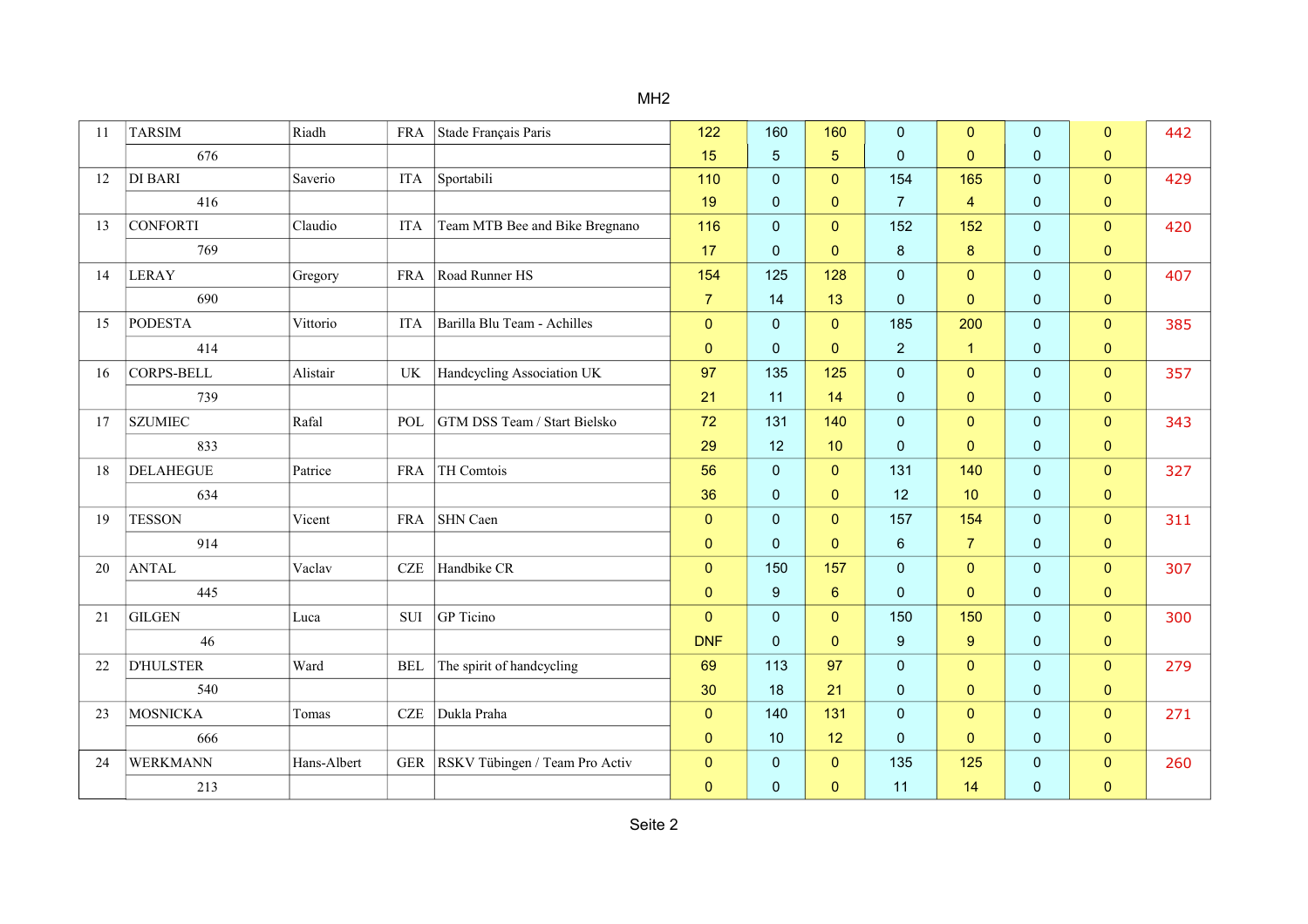| 25 | <b>LEFEBRE</b>          | Jean-Sebatien | <b>FRA</b> | Six Fours Handisport             | 48           | 0              | $\mathbf{0}$ | 91           | 119            | $\Omega$     | $\mathbf{0}$   | 258 |
|----|-------------------------|---------------|------------|----------------------------------|--------------|----------------|--------------|--------------|----------------|--------------|----------------|-----|
|    | 148                     |               |            |                                  | 40           | 0              | $\mathbf{0}$ | 23           | 16             | $\mathbf 0$  | $\mathbf{0}$   |     |
| 26 | <b>MIRABILE</b>         | Claudio       | <b>ITA</b> | Polisportiva Passo               | $\Omega$     | $\overline{0}$ | $\mathbf{0}$ | 125          | 128            | $\mathbf{0}$ | $\overline{0}$ | 253 |
|    | 845                     |               |            |                                  | $\mathbf{0}$ | 0              | $\mathbf{0}$ | 14           | 13             | $\mathbf 0$  | $\overline{0}$ |     |
| 27 | <b>NOWICKI</b>          | Robert        | POL        | <b>IKS</b> Lotos-Smok            | $\mathbf{0}$ | 122            | 122          | $\pmb{0}$    | $\overline{0}$ | $\mathbf 0$  | $\overline{0}$ | 244 |
|    | 237                     |               |            |                                  | $\pmb{0}$    | 15             | 15           | $\mathbf 0$  | $\mathbf{0}$   | $\mathbf 0$  | $\mathbf{0}$   |     |
| 28 | FIERAMOSCA              | Franscesco    | <b>ITA</b> | Polisporttiva Passo ASD          | $\mathbf{0}$ | 0              | $\mathbf{0}$ | 128          | 116            | $\mathbf 0$  | $\mathbf{0}$   | 244 |
|    | 869                     |               |            |                                  | $\mathbf{0}$ | 0              | $\mathbf{0}$ | 13           | 17             | $\mathbf{0}$ | $\mathbf{0}$   |     |
| 29 | <b>SISKA</b>            | Michal        | $CZE$      | Nutrend Specialized Team         | $\mathbf{0}$ | 128            | 113          | $\mathbf 0$  | $\overline{0}$ | $\mathbf{0}$ | $\overline{0}$ | 241 |
|    | 448                     |               |            |                                  | $\mathbf{0}$ | 13             | 18           | $\mathbf 0$  | $\mathbf{0}$   | $\mathbf{0}$ | $\mathbf{0}$   |     |
| 30 | <b>KOHLER</b>           | Bernd         | <b>GER</b> | Team Pro Activ                   | $\mathbf{0}$ | $\Omega$       | $\mathbf{0}$ | 119          | 122            | $\mathbf 0$  | $\overline{0}$ | 241 |
|    | 773                     |               |            |                                  | $\mathbf{0}$ | $\Omega$       | $\mathbf{0}$ | 16           | 15             | $\mathbf{0}$ | $\mathbf{0}$   |     |
| 31 | <b>HOLZTREITER</b>      | Mario         |            | <b>OAMTCBad Grpterholz</b>       | $\mathbf{0}$ | 119            | 119          | $\pmb{0}$    | $\overline{0}$ | $\mathbf 0$  | $\overline{0}$ | 238 |
|    | 906                     |               |            |                                  | $\mathbf{0}$ | 16             | 16           | $\mathbf 0$  | $\mathbf{0}$   | $\mathbf 0$  | $\overline{0}$ |     |
| 32 | FRATINI                 | Luciano       | $LUX$      | Luxembourg Handbike Team         | 100          | 0              | $\mathbf{0}$ | $\mathbf 0$  | 135            | $\mathbf 0$  | $\overline{0}$ | 235 |
|    | 542                     |               |            |                                  | 20           | 0              | $\mathbf{0}$ | <b>DNF</b>   | 11             | $\mathbf{0}$ | $\pmb{0}$      |     |
| 33 | <b>EPTING</b>           | Thomas        | <b>GER</b> | RSKV Tübingen / Team Pro Activ   | $\mathbf{0}$ | $\overline{0}$ | $\mathbf{0}$ | 122          | 94             | $\mathbf{0}$ | $\mathbf{0}$   | 216 |
|    | 476                     |               |            |                                  | $\mathbf{0}$ | 0              | $\mathbf{0}$ | 15           | 22             | $\mathbf{0}$ | $\mathbf{0}$   |     |
| 34 | <b>MATEOS RODRIGUEZ</b> | Issac         | <b>ESP</b> | Club Esportiu Handbike Barcelona | 38           | $\Omega$       | $\mathbf{0}$ | 75           | 97             | $\Omega$     | $\overline{0}$ | 210 |
|    | 899                     |               |            |                                  | 45           | 0              | $\mathbf{0}$ | 28           | 21             | $\mathbf{0}$ | $\mathbf{0}$   |     |
| 35 | <b>SIFAKIS</b>          | Georgios      | <b>GRE</b> | Megalonisos-A.ME.A               | $\mathbf{0}$ | 0              | $\mathbf{0}$ | 100          | 110            | $\mathbf 0$  | $\overline{0}$ | 210 |
|    | 916                     |               |            |                                  | $\mathbf{0}$ | $\Omega$       | $\mathbf{0}$ | 20           | 19             | $\mathbf 0$  | $\mathbf{0}$   |     |
| 36 | <b>MANUR</b>            | Marek         | CZE        | Handbike CR                      | $\mathbf{0}$ | 110            | 94           | $\mathbf{0}$ | $\overline{0}$ | $\mathbf 0$  | $\overline{0}$ | 204 |
|    | 907                     |               |            |                                  | $\mathbf{0}$ | 19             | 22           | $\pmb{0}$    | $\mathbf{0}$   | $\pmb{0}$    | $\pmb{0}$      |     |
| 37 | <b>DOKU</b>             | Haki          | ALB        | GS Rancilio                      | $\mathbf 0$  | 0              | $\mathbf{0}$ | 116          | 88             | $\mathbf 0$  | $\overline{0}$ | 204 |
|    | 424                     |               |            |                                  | $\mathbf{0}$ | 0              | $\mathbf{0}$ | 17           | 24             | $\mathbf 0$  | $\pmb{0}$      |     |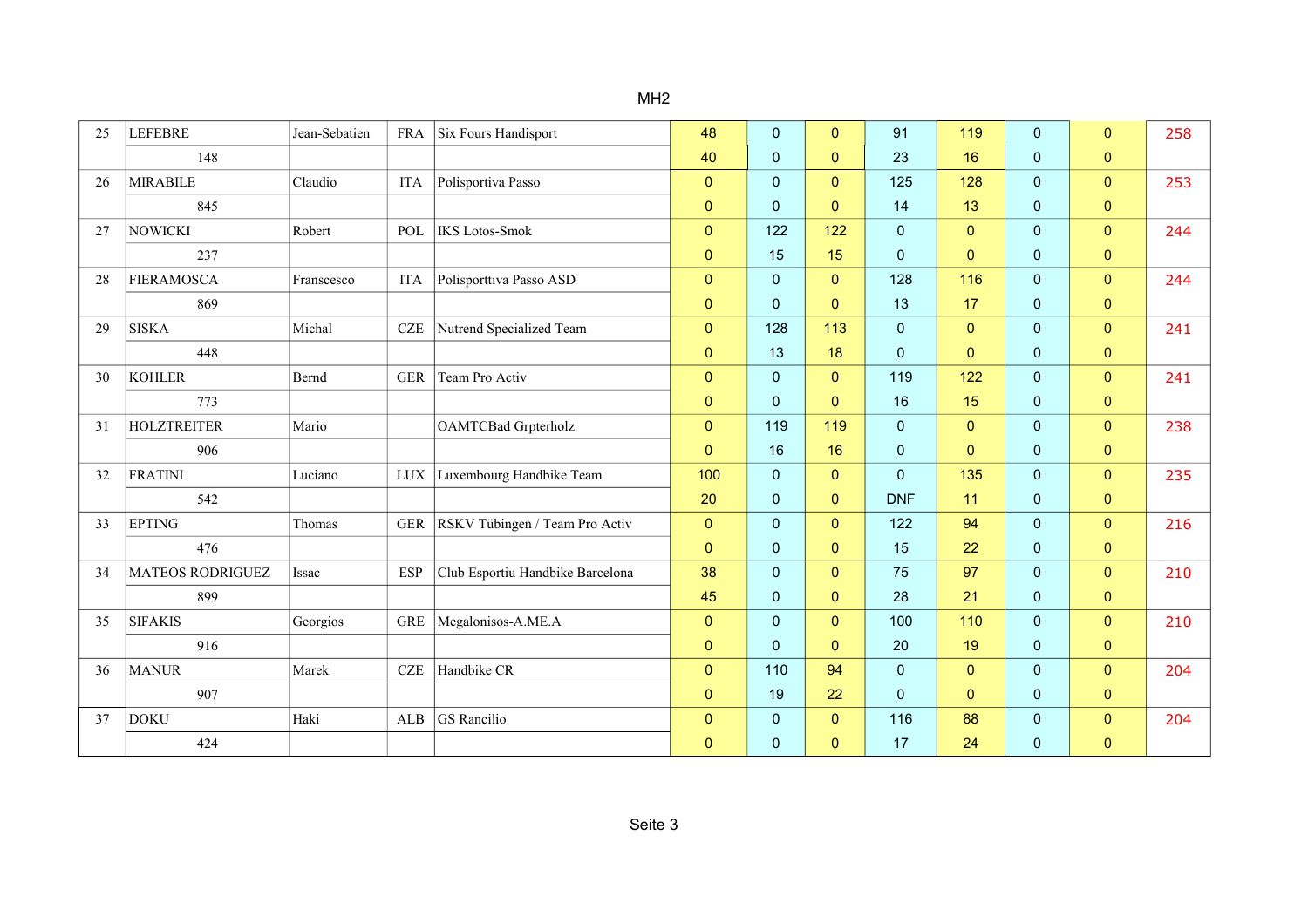| 38 | <b>NUNES</b>     | Mathieu   | <b>FRA</b>  | Stade Français Paris               | $\mathbf{0}$   | 91             | 110            | $\mathbf{0}$ | $\mathbf{0}$   | $\mathbf{0}$ | $\overline{0}$ | 201 |
|----|------------------|-----------|-------------|------------------------------------|----------------|----------------|----------------|--------------|----------------|--------------|----------------|-----|
|    | 837              |           |             |                                    | <b>DNF</b>     | 23             | 19             | $\mathbf 0$  | $\Omega$       | $\mathbf 0$  | $\mathbf{0}$   |     |
| 39 | <b>CATANIA</b>   | Marco     | <b>ITA</b>  | <b>SPORTABILI ALBA</b>             | $\mathbf{0}$   | $\overline{0}$ | $\mathbf{0}$   | 97           | 100            | $\mathbf{0}$ | $\overline{0}$ | 197 |
|    | 900              |           |             |                                    | $\mathbf 0$    | $\mathbf{0}$   | $\mathbf{0}$   | 21           | 20             | $\mathbf{0}$ | $\overline{0}$ |     |
| 40 | <b>CHARVAT</b>   | Roman     | $CZE$       | Handbike CR                        | $\mathbf{0}$   | 94             | 100            | $\pmb{0}$    | $\overline{0}$ | $\mathbf{0}$ | $\overline{0}$ | 194 |
|    | 790              |           |             |                                    | $\mathbf 0$    | 22             | 20             | $\mathbf 0$  | $\mathbf{0}$   | $\mathbf{0}$ | $\overline{0}$ |     |
| 41 | <b>FRANCIONE</b> | Paolo     | ITA         | Integrabili Handbike Team          | $\mathbf{0}$   | $\mathbf 0$    | $\mathbf{0}$   | 113          | 79             | $\mathbf{0}$ | $\overline{0}$ | 192 |
|    | 915              |           |             |                                    | $\mathbf{0}$   | $\mathbf{0}$   | $\mathbf{0}$   | 18           | 27             | $\mathbf{0}$ | $\mathbf 0$    |     |
| 42 | <b>MOYSES</b>    | Patrick   | <b>FRA</b>  | Team Sopur / ASF Mulhouse          | $\mathbf{0}$   | 100            | 91             | $\mathbf 0$  | $\mathbf{0}$   | $\mathbf{0}$ | $\overline{0}$ | 191 |
|    | 2                |           |             |                                    | $\mathbf{0}$   | 20             | 23             | $\mathbf 0$  | $\mathbf{0}$   | $\mathbf{0}$ | 0              |     |
| 43 | <b>VERAZZI</b>   | Mathieu   | <b>FRA</b>  | TH Comtois                         | $\mathbf{0}$   | 0              | $\mathbf{0}$   | 88           | 91             | $\mathbf{0}$ | $\overline{0}$ | 179 |
|    | 841              |           |             |                                    | 54             | $\mathbf{0}$   | $\mathbf{0}$   | 24           | 23             | $\mathbf{0}$ | $\overline{0}$ |     |
| 44 | <b>HRABICA</b>   | Petr      | <b>CZE</b>  | Handbike CR                        | $\mathbf{0}$   | 85             | 85             | $\pmb{0}$    | $\overline{0}$ | $\mathbf{0}$ | $\overline{0}$ | 170 |
|    | 456              |           |             |                                    | $\mathbf 0$    | 25             | 25             | $\mathbf 0$  | $\mathbf{0}$   | $\mathbf{0}$ | $\mathbf{0}$   |     |
| 45 | <b>ANTONINI</b>  | Maurizio  | <b>ITA</b>  | Active asd                         | $\pmb{0}$      | 0              | $\overline{0}$ | 85           | 85             | $\mathbf{0}$ | $\overline{0}$ | 170 |
|    | 917              |           |             |                                    | $\mathbf{0}$   | $\mathbf{0}$   | $\mathbf{0}$   | 25           | 25             | $\mathbf{0}$ | $\mathbf{0}$   |     |
| 46 | <b>MAALOUF</b>   | Edward    | ${\rm LIB}$ | Top End                            | 165            | $\mathbf{0}$   | $\mathbf{0}$   | $\mathbf 0$  | $\mathbf{0}$   | $\mathbf{0}$ | $\mathbf{0}$   | 165 |
|    | 80               |           |             |                                    | 4              | $\mathbf{0}$   | $\mathbf{0}$   | $\mathbf 0$  | $\mathbf{0}$   | $\mathbf{0}$ | $\overline{0}$ |     |
| 47 | <b>JADLOVSKY</b> | Jaroslav  | $CZE$       | Handbike CR                        | $\mathbf{0}$   | 82             | 82             | $\mathbf 0$  | $\mathbf{0}$   | $\mathbf{0}$ | $\overline{0}$ | 164 |
|    | 792              |           |             |                                    | $\mathbf{0}$   | 26             | 26             | $\mathbf 0$  | $\mathbf{0}$   | $\mathbf{0}$ | $\mathbf{0}$   |     |
| 48 | MANUSE'          | Franco    | <b>ITA</b>  | Piccoli Diavoli 3 ruote            | $\mathbf{0}$   | $\overline{0}$ | $\mathbf{0}$   | 82           | 82             | $\mathbf{0}$ | $\overline{0}$ | 164 |
|    | 918              |           |             |                                    | $\mathbf 0$    | $\pmb{0}$      | $\mathbf{0}$   | 26           | 26             | $\mathbf{0}$ | $\mathbf{0}$   |     |
| 49 | <b>BERSET</b>    | Jean-Marc | <b>SUI</b>  | Schweizer Paraplegiker Vereinigung | 160            | $\mathbf{0}$   | $\mathbf{0}$   | $\mathbf 0$  | $\mathbf{0}$   | $\mathbf{0}$ | $\overline{0}$ | 160 |
|    | 647              |           |             |                                    | $\overline{5}$ | $\pmb{0}$      | $\mathbf{0}$   | $\mathbf 0$  | $\mathbf{0}$   | $\mathbf 0$  | $\mathbf{0}$   |     |
| 50 | MARGARIA         | Giovanni  | <b>ESP</b>  | Club Esportiu Handbike Barcelona   | $\mathbf{0}$   | $\overline{0}$ | $\mathbf{0}$   | 79           | 75             | $\mathbf 0$  | $\mathbf{0}$   | 154 |
|    | 870              |           |             |                                    | 55             | 0              | $\mathbf{0}$   | 27           | 28             | $\mathbf{0}$ | $\mathbf{0}$   |     |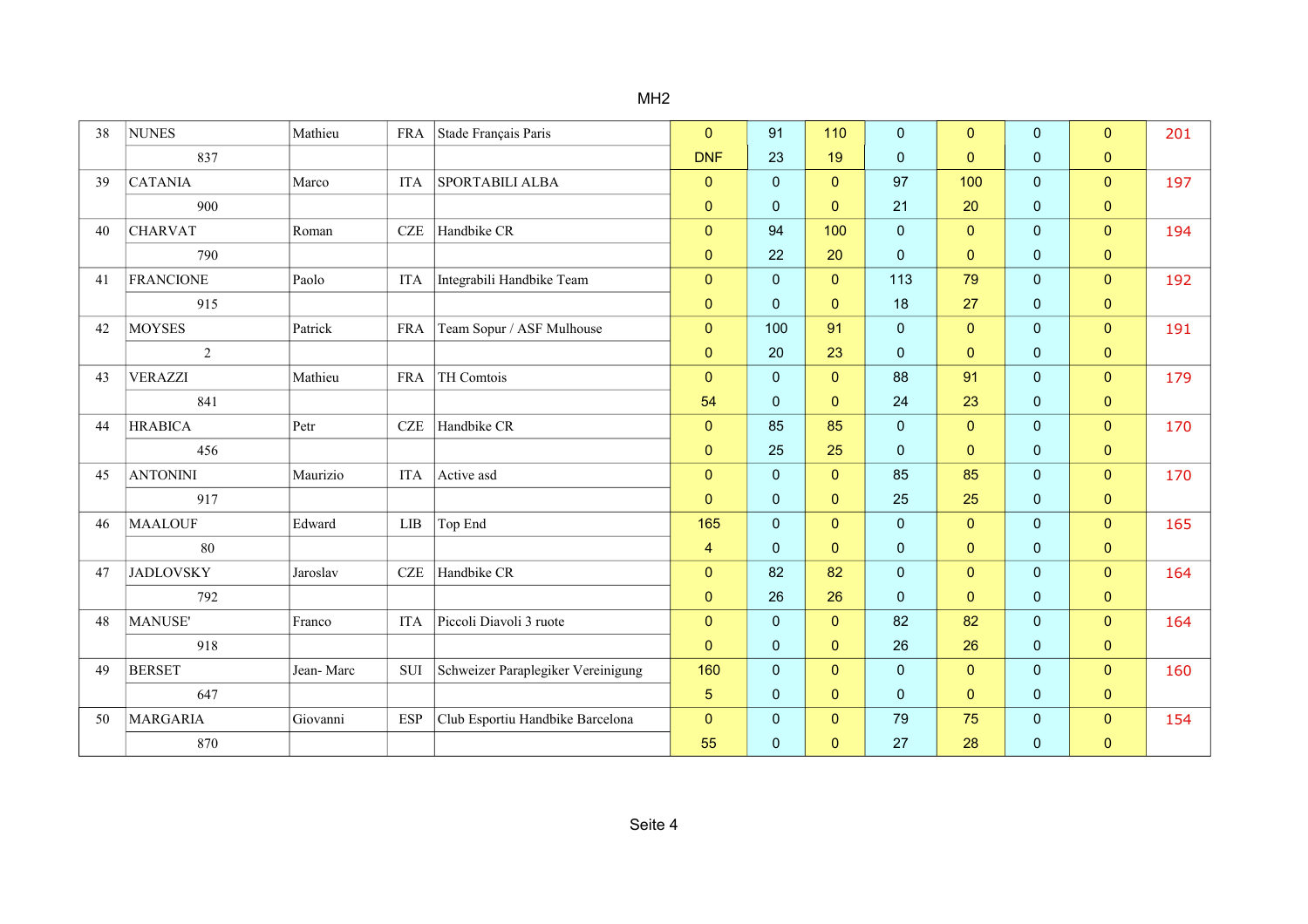| 51 | <b>FREI</b>            | Heinz     | SUI        | Top End                         | 152          | $\overline{0}$ | $\mathbf{0}$ | $\mathbf{0}$ | $\mathbf{0}$   | $\mathbf{0}$ | $\overline{0}$ | 152 |
|----|------------------------|-----------|------------|---------------------------------|--------------|----------------|--------------|--------------|----------------|--------------|----------------|-----|
|    | 413                    |           |            |                                 | 8            | 0              | $\mathbf{0}$ | $\mathbf 0$  | $\mathbf{0}$   | $\mathbf 0$  | $\mathbf{0}$   |     |
| 52 | <b>SZESNY</b>          | Richard   |            | FRA   ASHPA Strasbourg          | 135          | $\overline{0}$ | $\pmb{0}$    | $\mathbf 0$  | $\overline{0}$ | $\mathbf{0}$ | $\overline{0}$ | 135 |
|    | 132                    |           |            |                                 | 11           | 0              | $\mathbf{0}$ | $\pmb{0}$    | $\mathbf{0}$   | $\mathbf{0}$ | $\mathbf{0}$   |     |
| 53 | <b>UHLEMANN</b>        | Lars      | <b>GER</b> | Team Rehability                 | $\pmb{0}$    | $\overline{0}$ | 135          | $\pmb{0}$    | $\overline{0}$ | $\mathbf{0}$ | $\mathbf{0}$   | 135 |
|    | 559                    |           |            |                                 | $\mathbf{0}$ | <b>DNF</b>     | 11           | $\pmb{0}$    | $\mathbf{0}$   | $\mathbf{0}$ | $\mathbf{0}$   |     |
| 54 | <b>HOFFMANN</b>        | Lars      | <b>GER</b> | Wings For Life Team             | 131          | $\mathbf 0$    | $\mathbf{0}$ | $\mathbf 0$  | $\mathbf{0}$   | $\mathbf{0}$ | $\overline{0}$ | 131 |
|    | 894                    |           |            |                                 | 12           | 0              | $\mathbf{0}$ | $\pmb{0}$    | $\mathbf{0}$   | $\mathbf{0}$ | $\mathbf{0}$   |     |
| 55 | <b>MOLINA MARTINEZ</b> | Gustavo   | <b>ESP</b> | Team Quickie - Sopur            | 125          | $\overline{0}$ | $\mathbf{0}$ | $\pmb{0}$    | $\mathbf{0}$   | $\mathbf{0}$ | $\overline{0}$ | 125 |
|    | 743                    |           |            |                                 | 14           | 0              | $\mathbf{0}$ | $\mathbf 0$  | $\mathbf{0}$   | $\mathbf{0}$ | $\mathbf{0}$   |     |
| 56 | <b>DÖRINGER</b>        | Jürgen    | <b>GER</b> | Otto Bock Team                  | 119          | 0              | $\mathbf{0}$ | $\pmb{0}$    | $\mathbf{0}$   | $\mathbf{0}$ | $\mathbf{0}$   | 119 |
|    | 807                    |           |            |                                 | 16           | 0              | $\mathbf{0}$ | $\mathbf 0$  | $\mathbf{0}$   | $\mathbf{0}$ | $\mathbf{0}$   |     |
| 57 | <b>FELIES</b>          | Nico      | <b>BEL</b> | Best Of Europe Handbike Team    | 113          | $\overline{0}$ | $\mathbf{0}$ | 0            | $\mathbf{0}$   | $\mathbf 0$  | $\overline{0}$ | 113 |
|    | 539                    |           |            |                                 | 18           | $\overline{0}$ | $\mathbf{0}$ | $\mathbf 0$  | $\mathbf{0}$   | $\mathbf{0}$ | $\mathbf{0}$   |     |
| 58 | <b>NEGRI</b>           | Moreno    | <b>ITA</b> | Pol. Handicap Biellese          | $\mathbf{0}$ | $\overline{0}$ | $\mathbf{0}$ | 110          | $\mathbf{0}$   | $\mathbf{0}$ | $\overline{0}$ | 110 |
|    | 216                    |           |            |                                 | $\mathbf{0}$ | 0              | $\mathbf{0}$ | 19           | $\mathbf{0}$   | $\mathbf 0$  | $\mathbf{0}$   |     |
| 59 | <b>LOMBARD</b>         | David     | <b>FRA</b> | Team Piscines Waterair Mulhouse | 94           | $\overline{0}$ | $\pmb{0}$    | $\pmb{0}$    | $\overline{0}$ | $\mathbf{0}$ | $\overline{0}$ | 94  |
|    | 78                     |           |            |                                 | 22           | 0              | $\mathbf{0}$ | $\pmb{0}$    | $\mathbf{0}$   | $\mathbf{0}$ | $\mathbf{0}$   |     |
| 60 | <b>BOBST</b>           | Hansruedi | SUI        | RC Soloturn                     | 91           | $\overline{0}$ | $\mathbf{0}$ | $\pmb{0}$    | $\mathbf{0}$   | $\mathbf{0}$ | $\overline{0}$ | 91  |
|    | 680                    |           |            |                                 | 23           | 0              | $\mathbf{0}$ | $\mathbf 0$  | $\mathbf{0}$   | $\mathbf{0}$ | $\mathbf{0}$   |     |
| 61 | <b>DECLERCK</b>        | Sébastien | <b>FRA</b> | SD Handbike Team                | 88           | $\overline{0}$ | $\mathbf{0}$ | $\mathbf 0$  | $\mathbf{0}$   | $\mathbf{0}$ | $\overline{0}$ | 88  |
|    | 487                    |           |            |                                 | 24           | 0              | $\mathbf{0}$ | $\pmb{0}$    | $\mathbf{0}$   | $\mathbf{0}$ | $\mathbf{0}$   |     |
| 62 | MARTEL                 | Fabrice   | <b>FRA</b> | Stade Français Paris            | $\mathbf{0}$ | 88             | $\mathbf{0}$ | 0            | $\overline{0}$ | $\mathbf{0}$ | $\overline{0}$ | 88  |
|    | 639                    |           |            |                                 | $\mathbf{0}$ | 24             | $\mathbf{0}$ | $\pmb{0}$    | $\mathbf{0}$   | $\mathbf 0$  | $\pmb{0}$      |     |
| 63 | <b>GRANELLINI</b>      | Gianluigi | <b>ITA</b> | Team Pulinet Handbike           | 82           | 0              | $\mathbf{0}$ | $\pmb{0}$    | $\mathbf{0}$   | $\mathbf{0}$ | $\mathbf{0}$   | 82  |
|    | 514                    |           |            |                                 | 26           | 0              | $\mathbf{0}$ | $\mathbf 0$  | $\mathbf{0}$   | $\mathbf{0}$ | $\mathbf{0}$   |     |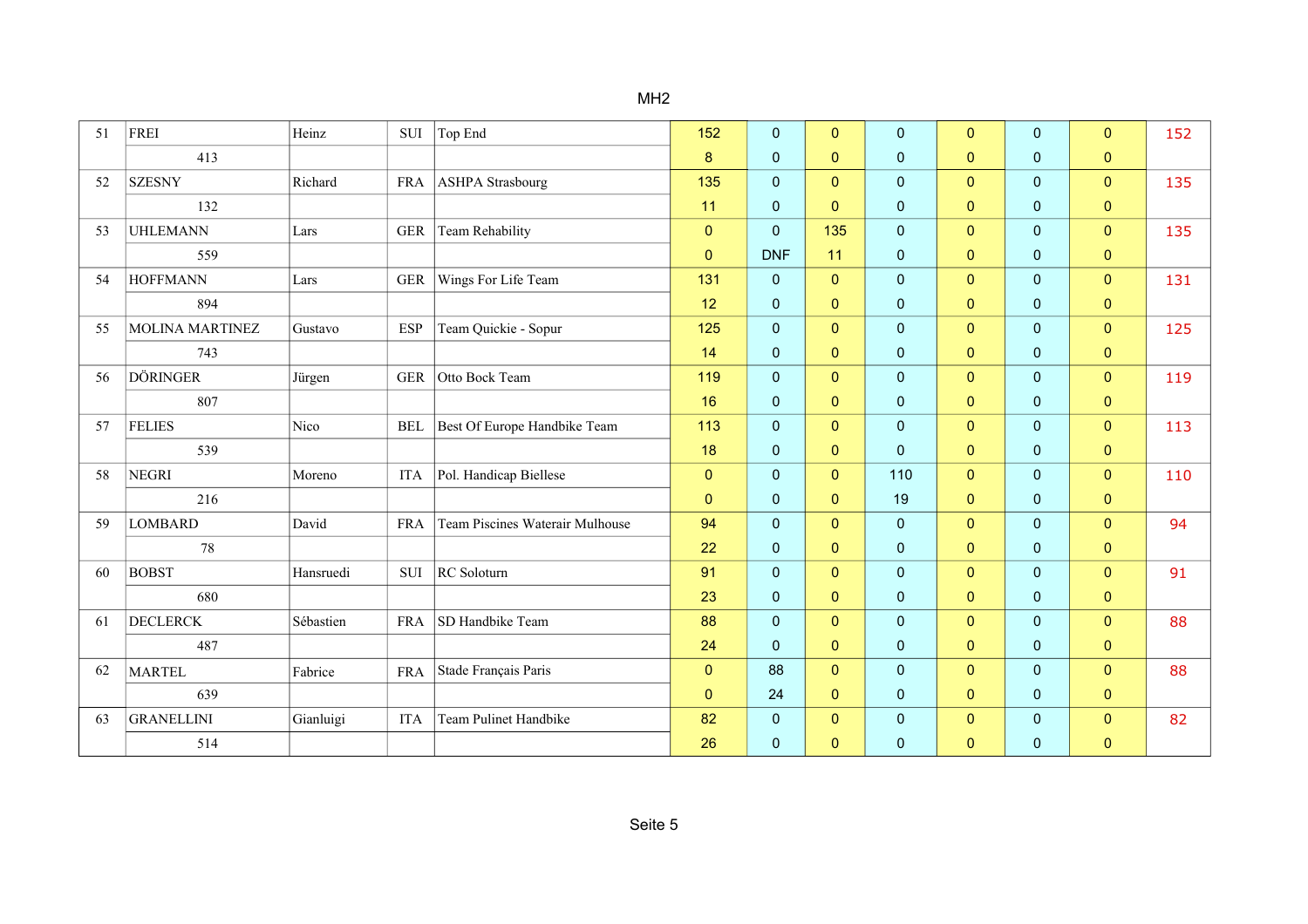| 64 | <b>GODDARD</b>              | Jimmy     | UK                   | UK Hancycling                   | 79           | 0              | $\mathbf{0}$ | $\mathbf 0$  | $\overline{0}$ | $\mathbf{0}$ | $\mathbf{0}$   | 79 |
|----|-----------------------------|-----------|----------------------|---------------------------------|--------------|----------------|--------------|--------------|----------------|--------------|----------------|----|
|    | 651                         |           |                      |                                 | 27           | 0              | $\mathbf{0}$ | $\mathbf{0}$ | $\mathbf{0}$   | $\mathbf 0$  | $\mathbf{0}$   |    |
| 65 | FRANTA                      | Tomas     | $CZE$                | Handbike CR                     | $\mathbf{0}$ | 79             | $\mathbf{0}$ | $\mathbf 0$  | $\mathbf{0}$   | $\mathbf 0$  | $\overline{0}$ | 79 |
|    | 32                          |           |                      |                                 | $\mathbf 0$  | 27             | $\mathbf{0}$ | $\mathbf 0$  | $\mathbf{0}$   | $\mathbf{0}$ | $\mathbf{0}$   |    |
| 66 | <b>DEMOULIN</b>             | Christian | <b>BEL</b>           | <b>Rolling Lions</b>            | 75           | 0              | $\mathbf{0}$ | $\mathbf 0$  | $\mathbf{0}$   | $\mathbf{0}$ | $\mathbf{0}$   | 75 |
|    | 30                          |           |                      |                                 | 28           | 0              | $\mathbf{0}$ | $\pmb{0}$    | $\mathbf{0}$   | $\mathbf{0}$ | $\mathbf{0}$   |    |
| 67 | <b>CALLENS</b>              | Franky    | $\operatorname{BEL}$ | Best Of Europe                  | 66           | 0              | $\mathbf{0}$ | $\mathbf 0$  | $\mathbf{0}$   | $\mathbf{0}$ | $\overline{0}$ | 66 |
|    | 895                         |           |                      |                                 | 31           | 0              | $\mathbf{0}$ | $\mathbf 0$  | $\mathbf{0}$   | $\mathbf{0}$ | $\mathbf{0}$   |    |
| 68 | <b>WEIDNER</b>              | Johannes  | ${\tt GER}$          | USC Magdeburg / Mannl und Hauck | 64           | $\overline{0}$ | $\mathbf{0}$ | $\mathbf 0$  | $\mathbf{0}$   | $\mathbf{0}$ | $\overline{0}$ | 64 |
|    | 347                         |           |                      |                                 | 32           | 0              | $\mathbf{0}$ | $\pmb{0}$    | $\overline{0}$ | $\mathbf 0$  | $\mathbf{0}$   |    |
| 69 | <b>KASSER</b>               | Paul      | <b>FRA</b>           | CSBJ Handisport                 | 60           | 0              | $\mathbf{0}$ | $\mathbf 0$  | $\mathbf{0}$   | $\mathbf{0}$ | $\overline{0}$ | 60 |
|    | 779                         |           |                      |                                 | 34           | 0              | $\Omega$     | $\pmb{0}$    | $\mathbf{0}$   | $\mathbf 0$  | $\mathbf{0}$   |    |
| 70 | <b>GIDEMANN</b>             | Christian | <b>FRA</b>           | Team Piscines Waterair Mulhouse | 58           | $\overline{0}$ | $\mathbf{0}$ | $\mathbf 0$  | $\overline{0}$ | $\mathbf{0}$ | $\mathbf{0}$   | 58 |
|    | 45                          |           |                      |                                 | 35           | 0              | $\mathbf{0}$ | $\pmb{0}$    | $\overline{0}$ | $\mathbf{0}$ | $\mathbf{0}$   |    |
| 71 | <b>BALLESTEROS CUCURULL</b> | Diego     | <b>ESP</b>           | C.C BARBASTRO                   | 54           | 0              | $\mathbf{0}$ | $\pmb{0}$    | $\mathbf{0}$   | $\mathbf 0$  | $\mathbf{0}$   | 54 |
|    | 896                         |           |                      |                                 | 37           | 0              | $\mathbf{0}$ | $\mathbf 0$  | $\mathbf{0}$   | $\mathbf 0$  | $\mathbf{0}$   |    |
| 72 | <b>COUDERC</b>              | Willy     | <b>FRA</b>           | ASH Blois                       | 52           | 0              | $\mathbf{0}$ | $\pmb{0}$    | $\overline{0}$ | $\mathbf{0}$ | $\overline{0}$ | 52 |
|    | 897                         |           |                      |                                 | 38           | 0              | $\mathbf{0}$ | $\pmb{0}$    | $\mathbf{0}$   | $\mathbf 0$  | $\mathbf{0}$   |    |
| 73 | <b>HORN</b>                 | Allan     | <b>DEN</b>           | Danish Handbike Association     | 50           | 0              | $\mathbf{0}$ | $\pmb{0}$    | $\mathbf{0}$   | $\mathbf 0$  | $\mathbf{0}$   | 50 |
|    | 852                         |           |                      |                                 | 39           | 0              | $\mathbf{0}$ | $\pmb{0}$    | $\mathbf{0}$   | $\mathbf 0$  | $\mathbf{0}$   |    |
| 74 | VAN HOECK                   | Claude    | <b>BEL</b>           | <b>Rolling Lions</b>            | 46           | $\overline{0}$ | $\mathbf{0}$ | $\mathbf 0$  | $\overline{0}$ | $\mathbf{0}$ | $\mathbf{0}$   | 46 |
|    | 388                         |           |                      |                                 | 41           | 0              | $\mathbf{0}$ | $\pmb{0}$    | $\mathbf{0}$   | $\mathbf 0$  | $\mathbf 0$    |    |
| 75 | <b>RENOU</b>                | Nicolas   | <b>FRA</b>           | Handi-Club Charleville-Méziéres | 44           | $\overline{0}$ | $\mathbf{0}$ | $\mathbf 0$  | $\overline{0}$ | $\mathbf 0$  | $\mathbf{0}$   | 44 |
|    | 898                         |           |                      |                                 | 42           | 0              | $\mathbf{0}$ | $\pmb{0}$    | $\mathbf{0}$   | $\mathbf{0}$ | $\mathbf{0}$   |    |
| 76 | PUGEAUT                     | Bernard   | <b>FRA</b>           | Handinamic                      | 42           | 0              | $\mathbf{0}$ | $\mathbf 0$  | $\overline{0}$ | $\mathbf 0$  | $\overline{0}$ | 42 |
|    | 419                         |           |                      |                                 | 43           | 0              | $\mathbf{0}$ | $\mathbf 0$  | $\mathbf{0}$   | $\mathbf{0}$ | $\mathbf 0$    |    |
| 77 | <b>BRÖER</b>                | Torben    | <b>GER</b>           | Team Race Stuff                 | 40           | 0              | $\mathbf{0}$ | $\pmb{0}$    | $\mathbf{0}$   | $\mathbf 0$  | $\overline{0}$ | 40 |